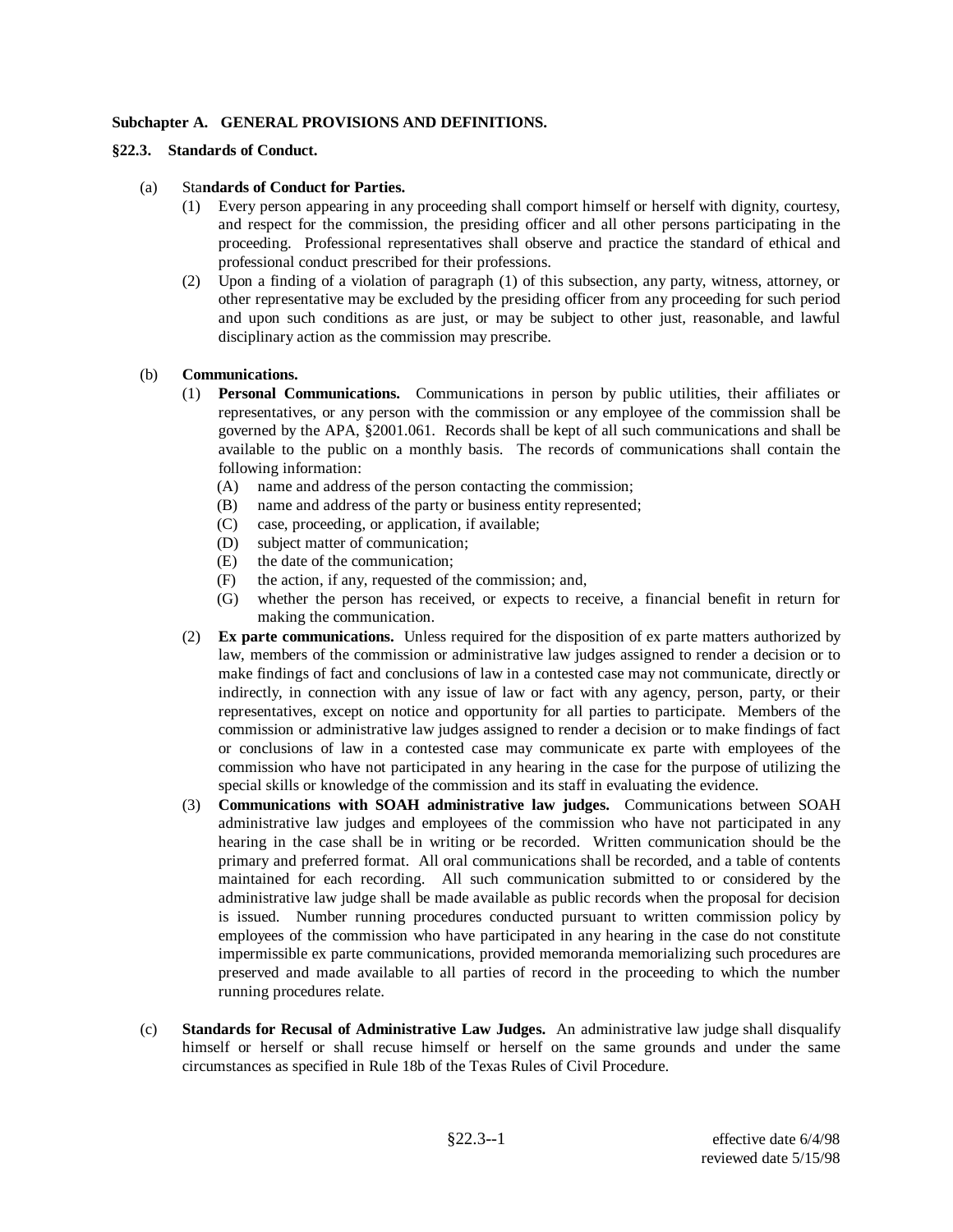# **Subchapter A. GENERAL PROVISIONS AND DEFINITIONS.**

- (d) **Standards for Recusal of Commissioners**. A commissioner shall recuse himself or herself from sitting in a proceeding, or from deciding one or more issues in a proceeding, in which any one or more of the following circumstances exist:
	- (1) the commissioner in fact lacks impartiality, or the commissioner's impartiality has been reasonably questioned;
	- (2) the commissioner, or any relative of the commissioner, is a party or has a financial interest in the subject matter of the issue or in one of the parties, or the commissioner has any other interest that could be substantially affected by the determination of the issue; or
	- (3) the commissioner or a relative of the commissioner has participated as counsel, advisor, or witness in the proceeding or matter in controversy.

## (e) **Motions for Disqualification or Recusal of an Administrative Law Judge.**

- (1) Any party may move for disqualification or recusal of an administrative law judge stating with particularity the grounds why the administrative law judge should not sit. The grounds may include any disability or matter, not limited to those set forth in subsection (c) of this section. The motion shall be made on personal knowledge, shall set forth such facts as would be admissible in evidence, and shall be verified by affidavit.
- (2) The motion shall be filed within ten working days after the facts that are the basis of the motion become known to the party, or within 15 working days of the commencement of the proceeding, whichever is later. The motion shall be served on all parties by hand delivery, facsimile transmittal, or overnight courier delivery.
- (3) Written responses to motions for disqualification or recusal shall be filed within three working days after the receipt of the motion. The administrative law judge may require that responses be made orally at a prehearing conference or hearing.
- (4) The administrative law judge shall rule on the motion for disqualification or recusal within six working days of the filing of the motion.
- (5) The administrative law judge shall not rule on any issues that are the subject of a pending motion for recusal or disqualification. SOAH shall appoint another administrative law judge to preside on all matters that are the subject of the motion for recusal until the issue of disqualification is resolved.
- (6) The parties to a proceeding may waive any ground for recusal or disqualification after it is fully disclosed on the record, either expressly or by their failure to take action on a timely basis.
- (7) If the administrative law judge determines that a motion for disqualification or recusal was frivolous or capricious, or filed for purposes of delaying the proceeding, the movant may be sanctioned in accordance with §22.161 of this title (relating to Sanctions).
- (8) Disqualification or recusal of an administrative law judge, in and of itself, has no effect upon the validity of rulings made or orders issued prior to the time the motion for recusal was filed.

#### (f) **Motion for Disqualification or Recusal of a Commissioner.**

Any party may move for disqualification or recusal of a commissioner stating with particularity grounds why the commissioner should not sit. Such a motion must be filed prior to the date the commission is scheduled to consider the matter unless the information upon which the motion is based was not known or discoverable with reasonable effort prior to that time. The grounds may include any disability or matter not limited to those set forth in subsection (d) of this section. The motion shall be made on personal knowledge, shall set forth such facts as would be admissible in evidence, and shall be verified by affidavit.